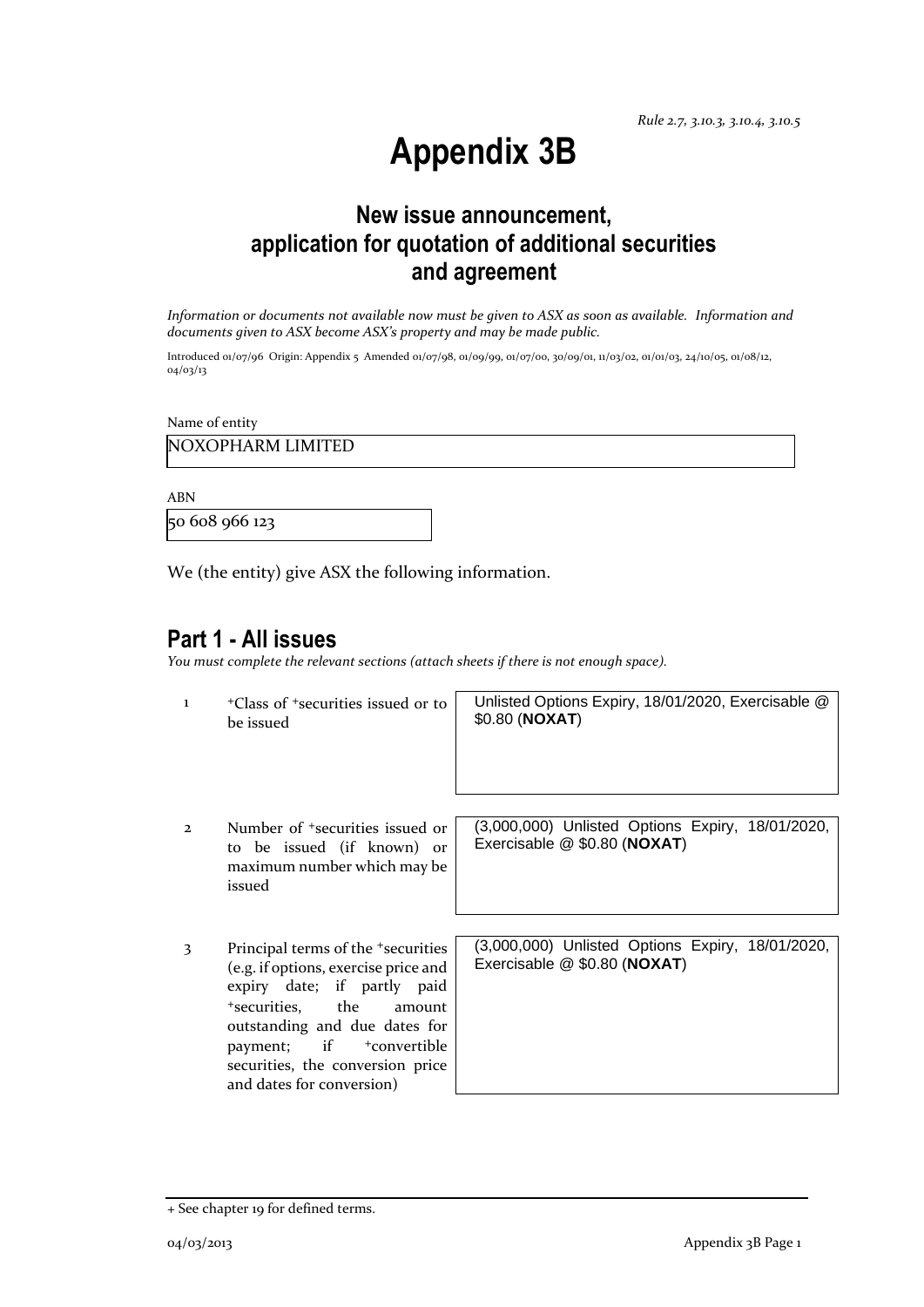| $\overline{4}$ | Do the <sup>+</sup> securities rank equally in<br>all respects from the <sup>+</sup> issue date<br>with an existing <sup>+</sup> class of quoted<br>+securities?<br>If the additional <sup>+</sup> securities do<br>not rank equally, please state:<br>the date from which they do<br>the extent to which they<br>for<br>participate<br>the<br>next<br>dividend, (in the case of a<br>trust, distribution) or interest<br>payment<br>the extent to which they do<br>٠<br>not rank equally, other than<br>relation to<br>the<br>in<br>next<br>distribution<br>dividend,<br><b>Or</b><br>interest payment | N/A                          |
|----------------|---------------------------------------------------------------------------------------------------------------------------------------------------------------------------------------------------------------------------------------------------------------------------------------------------------------------------------------------------------------------------------------------------------------------------------------------------------------------------------------------------------------------------------------------------------------------------------------------------------|------------------------------|
| 5              | Issue price or consideration                                                                                                                                                                                                                                                                                                                                                                                                                                                                                                                                                                            | N/A                          |
| 6              | Purpose of the issue<br>(If issued as consideration for the<br>acquisition of assets,<br>clearly<br>identify those assets)                                                                                                                                                                                                                                                                                                                                                                                                                                                                              | Lapsing of options on expiry |
| 6a             | Is the entity an <sup>+</sup> eligible entity<br>that has obtained security holder<br>approval under rule 7.1A?<br>If Yes, complete sections 6b - 6h<br>in relation to the <sup>+</sup> securities the<br>subject of this Appendix 3B, and<br>comply with section 6i                                                                                                                                                                                                                                                                                                                                    | Yes                          |
| 6b             | The date the security holder<br>resolution under rule 7.1A was<br>passed                                                                                                                                                                                                                                                                                                                                                                                                                                                                                                                                | 20 November 2019             |
| 6c             | Number of <sup>+</sup> securities issued<br>without security holder approval<br>under rule 7.1                                                                                                                                                                                                                                                                                                                                                                                                                                                                                                          | N/A                          |
| 6d             | Number of <sup>+</sup> securities issued<br>with security holder approval<br>under rule 7.1A                                                                                                                                                                                                                                                                                                                                                                                                                                                                                                            | N/A                          |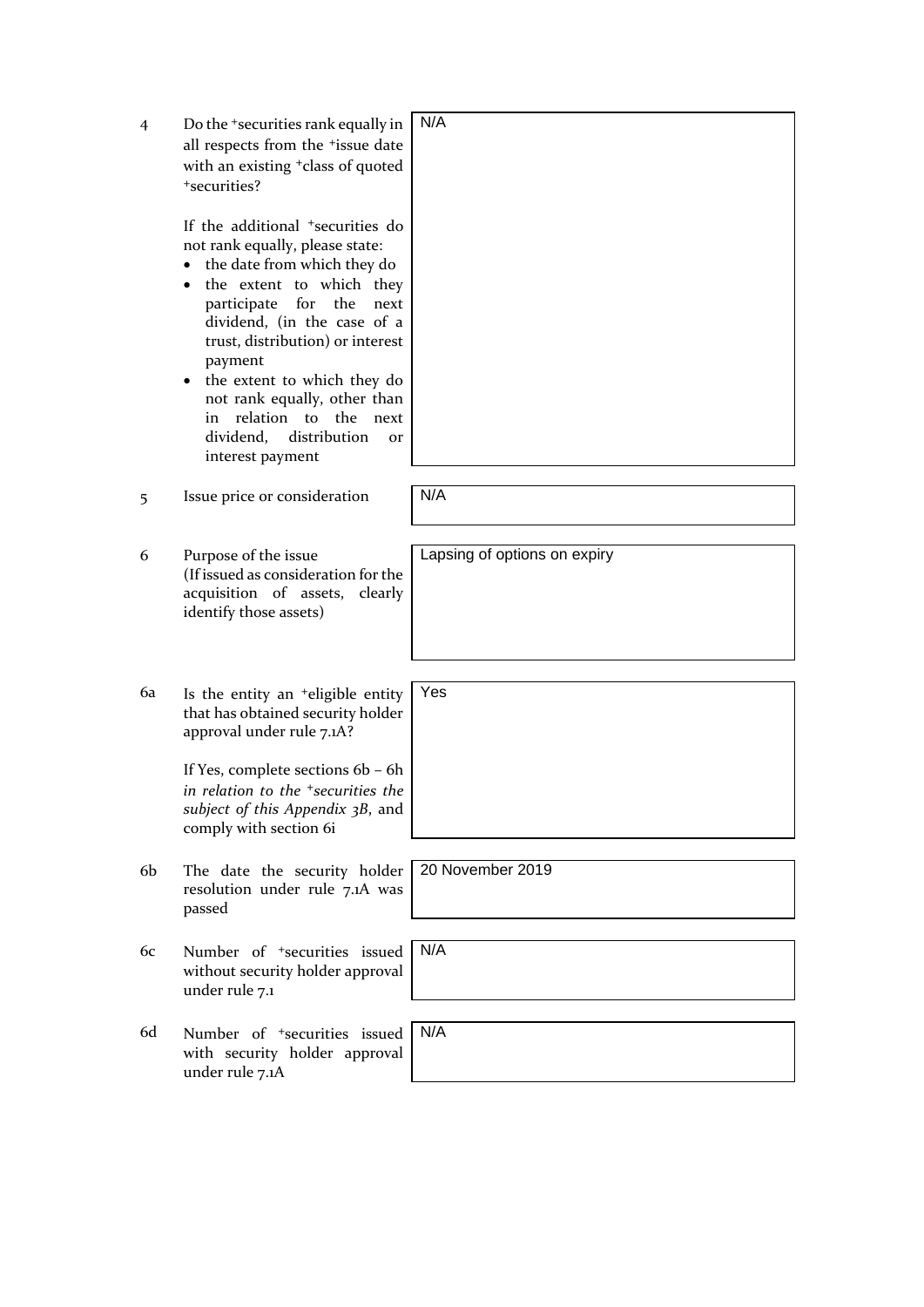| 6e | Number of <sup>+</sup> securities issued<br>with security holder approval<br>under rule 7.3, or<br>another<br>specific security holder approval<br>(specify date of meeting)                                                                                                        | N/A                      |        |                                                                                           |
|----|-------------------------------------------------------------------------------------------------------------------------------------------------------------------------------------------------------------------------------------------------------------------------------------|--------------------------|--------|-------------------------------------------------------------------------------------------|
|    |                                                                                                                                                                                                                                                                                     |                          |        |                                                                                           |
| 6f | Number of <sup>+</sup> securities issued<br>under an exception in rule 7.2                                                                                                                                                                                                          | N/A                      |        |                                                                                           |
| 6g | If <sup>+</sup> securities issued under rule<br>7.1A, was issue price at least 75%<br>of 15 day VWAP as calculated<br>under rule 7.1A.3? Include the<br><sup>+</sup> issue date and both values.<br>Include the source of the VWAP<br>calculation.                                  | N/A                      |        |                                                                                           |
| 6h | If <sup>+</sup> securities were issued under<br>for<br>rule<br>7.1A<br>non-cash<br>consideration, state<br>date on<br>which valuation of consideration<br>was released to ASX Market<br>Announcements                                                                               | N/A                      |        |                                                                                           |
| 6i | Calculate the entity's remaining<br>issue capacity under rule 7.1 and<br>rule 7.1A - complete Annexure 1<br>and release to ASX Market<br>Announcements                                                                                                                              | See Annexure 1           |        |                                                                                           |
|    | <sup>+</sup> Issue dates                                                                                                                                                                                                                                                            | 18 January 2020 (expiry) |        |                                                                                           |
| 7  | Note: The issue date may be prescribed by<br>ASX (refer to the definition of issue date in rule<br>19.12). For example, the issue date for a pro<br>rata entitlement issue must comply with the<br>applicable timetable in Appendix 7A.<br>Cross reference: item 33 of Appendix 3B. |                          |        |                                                                                           |
|    |                                                                                                                                                                                                                                                                                     |                          |        |                                                                                           |
|    |                                                                                                                                                                                                                                                                                     | Number                   |        | <sup>+</sup> Class                                                                        |
| 8  | Number<br>and <sup>+</sup> class<br>of<br>all<br><sup>+</sup> securities<br>quoted<br><b>ASX</b><br>on<br>(including the <sup>+</sup> securities in<br>section 2 if applicable)                                                                                                     | 132,200,191              |        | <b>Fully Paid Ordinary Shares</b><br>(NOX)                                                |
|    |                                                                                                                                                                                                                                                                                     |                          |        |                                                                                           |
|    |                                                                                                                                                                                                                                                                                     | Number                   | +Class |                                                                                           |
| 9  | Number and <sup>+</sup> class of all <sup>+</sup> securities<br>not quoted on ASX (including the<br>*securities in section 2 if applicable)                                                                                                                                         | 20,243,216               |        | Option<br>Expiry<br>28/02/21,<br>Unlisted<br>Exercisable @ \$0.30 (NOXAD)<br><b>NOXAT</b> |
|    |                                                                                                                                                                                                                                                                                     | 500,000                  |        | Unlisted Option, Expiry 27/11/2020,<br>Exercisable @ \$1.0158 (NOXAT)                     |
|    |                                                                                                                                                                                                                                                                                     |                          |        |                                                                                           |

<sup>+</sup> See chapter 19 for defined terms.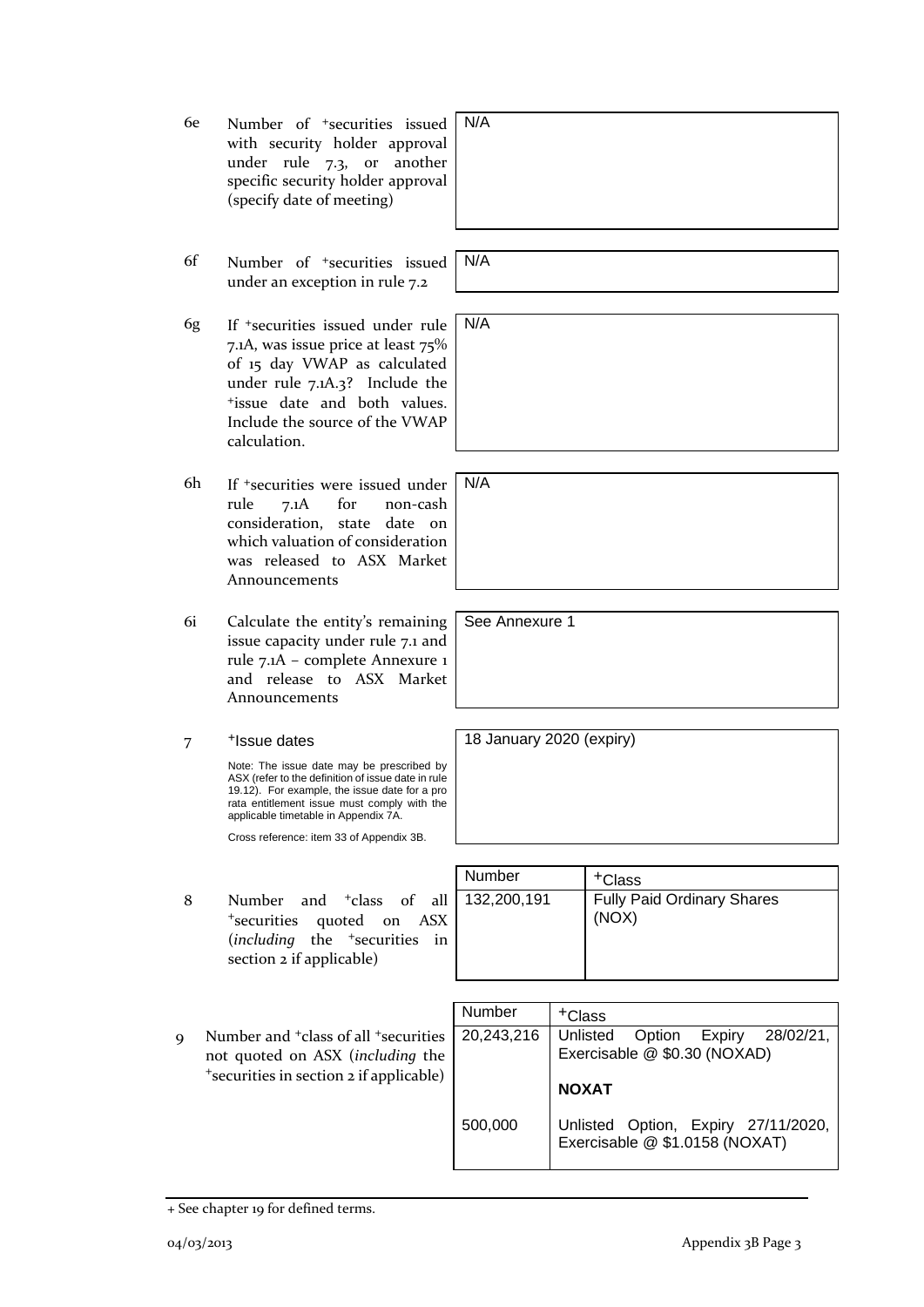| Number                          | +Class                                                                                                                                                     |
|---------------------------------|------------------------------------------------------------------------------------------------------------------------------------------------------------|
| 500,000                         | Unlisted Option, Expiry 27/11/2020,<br>Exercisable @ \$1.2189 (NOXAT)                                                                                      |
| 136,146                         | Unlisted Option Expiry, 30/11/2021,<br>Exercisable @ \$1.08, vest if employed<br>at 1 December 2018 - Vested (NOXAT)                                       |
| 136,146                         | Unlisted Option Expiry, 30/11/2021,<br>Exercisable @ \$1.08, vest if employed<br>at 1 December 2019 - Vested (NOXAT)                                       |
| 136,142                         | Unlisted Option Expiry, 30/11/2021,<br>Exercisable @ \$1.08, vest if employed<br>at 1 December 2020 (NOXAT)                                                |
| 294,930                         | Unlisted Option Expiry, 21/11/2022,<br>Exercisable @ \$0.62, vest if employed<br>at 21 November 2019 - Vested<br>(NOXAT)                                   |
| 294,930                         | Unlisted Option Expiry, 21/11/2022,<br>Exercisable @ \$0.62, vest if employed<br>at 21 November 2020 (NOXAT)                                               |
| 294,932                         | Unlisted Option Expiry, 21/11/2022,<br>Exercisable @ \$0.62, vest if employed<br>at 21 November 2021 (NOXAT)                                               |
| 3,000,000<br>(3,000,000)<br>Nil | Unlisted Option Expiry, 18 January<br>2020, Exercisable @ \$0.80. Unable to<br>be exercised prior to 18 July 2018<br>(NOXAT)                               |
| 4,722,222                       | Unlisted Options 48 months from the<br>of issue (or 23/07/2023),<br>date<br>Exercisable @ \$0.58                                                           |
| 2,666,666                       | Unlisted Options 48 months from the<br>issue<br>$3/12/2023$ ,<br>date<br>of<br>(or<br>Exercisable @ \$0.325                                                |
| 930,128                         | Unlisted Options Expiry, 16/12/2023,<br>Exercisable @ \$0.35, vest if employed<br>at 16 December 2020                                                      |
| 10,612,242                      | <b>Total (NOXAT)</b>                                                                                                                                       |
| 2                               | Replacement Convertible Notes (which<br>could<br>be<br>converted<br>to<br>up<br>to<br>approximately 13,028,571 Shares at the<br>price of \$0.35 per Share) |
| 2                               | Replacement Convertible Notes (which<br>converted<br>could<br>be<br>to<br>up<br>to<br>approximately 6,000,000 Shares at the<br>price of \$0.40 per Share)  |
| 4                               | <b>Total (NOXAU)</b>                                                                                                                                       |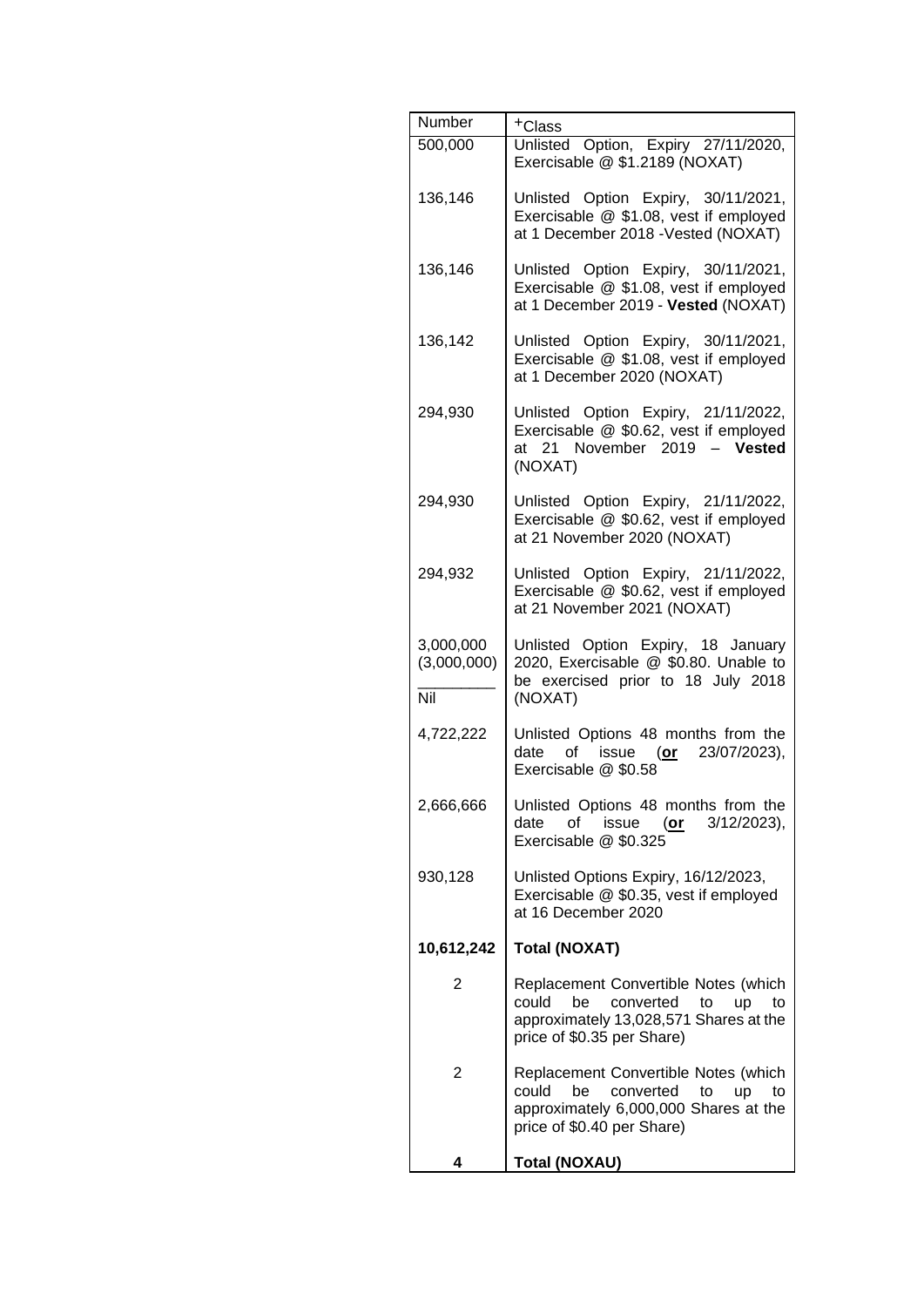+ See chapter 19 for defined terms.

10 Dividend policy (in the case of a trust, distribution policy) on the increased capital (interests)

# **Part 2 - Pro rata issue**

- 11 Is security holder approval required?
- 12 Is the issue renounceable or nonrenounceable?
- 13 Ratio in which the <sup>+</sup>securities will be offered
- 14 <sup>+</sup>Class of <sup>+</sup>securities to which the offer relates
- 15 +Record date to determine entitlements
- 16 Will holdings on different registers (or subregisters) be aggregated for calculating entitlements?
- 17 Policy for deciding entitlements in relation to fractions
- 18 Names of countries in which the entity has security holders who will not be sent new offer documents

Note: Security holders must be told how their entitlements are to be dealt with. Cross reference: rule 7.7.

- 19 Closing date for receipt of acceptances or renunciations
- 20 Names of any underwriters  $N/A$
- 21 Amount of any underwriting fee or commission

Number | +Class The Company currently does not have a dividend Policy

N/A N/A N/A N/A

N/A

N/A

N/A

N/A

N/A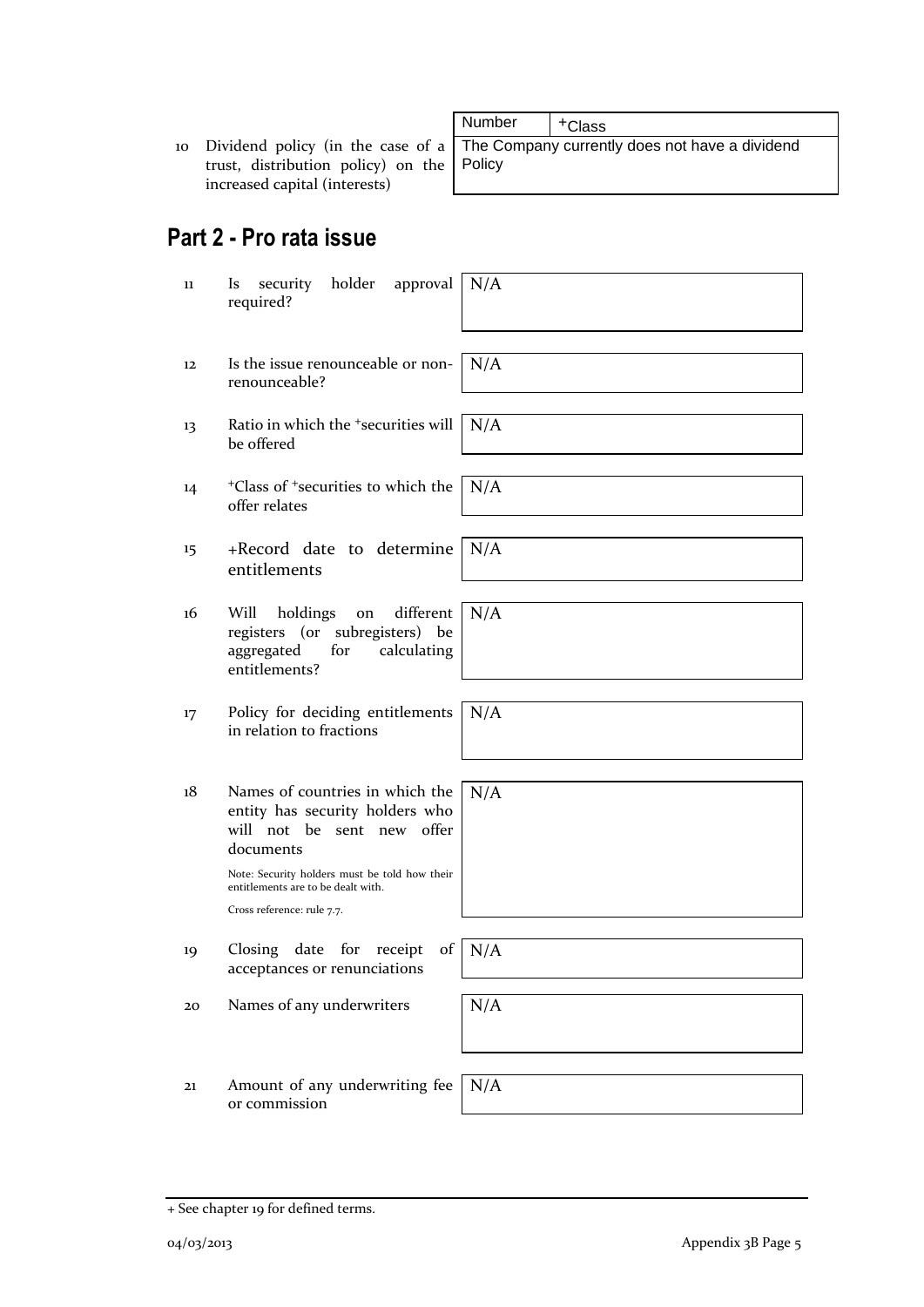| Names of any brokers to the issue $ N/A$ | 22 |  |
|------------------------------------------|----|--|
|------------------------------------------|----|--|

- 23 Fee or commission payable to the broker to the issue
- 24 Amount of any handling fee payable to brokers who lodge acceptances or renunciations on behalf of security holders
- 25 If the issue is contingent on security holders' approval, the date of the meeting
- 26 Date entitlement and acceptance form and offer documents will be sent to persons entitled
- 27 If the entity has issued options, and the terms entitle option holders to participate on exercise, the date on which notices will be sent to option holders
- $28$  Date rights trading will begin (if applicable)
- 29 Date rights trading will end (if applicable)
- 30 How do security holders sell their entitlements *in full* through a broker?
- 31 How do security holders sell *part* of their entitlements through a broker and accept for the balance?
- 32 How do security holders dispose of their entitlements (except by sale through a broker)?

33 <sup>+</sup>Issue date

N/A

N/A

N/A

N/A

N/A

N/A

N/A

N/A

N/A

| λ<br>$11 + 1$ |  |  |  |
|---------------|--|--|--|
|               |  |  |  |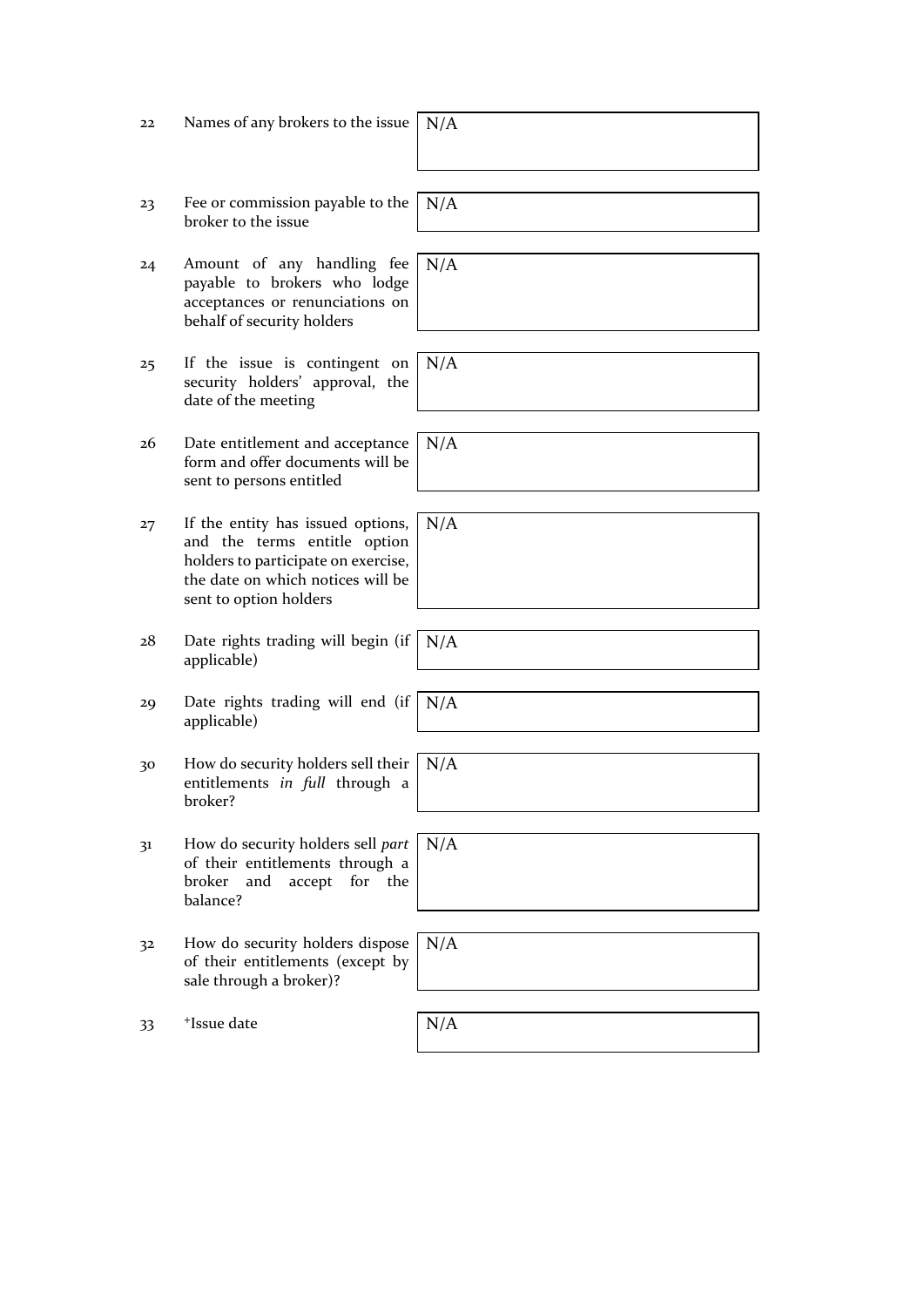### **Part 3 - Quotation of securities**

*You need only complete this section if you are applying for quotation of securities*

34 Type of <sup>+</sup>securities (*tick one*) (a)  $\sqrt{\phantom{a}}$  +Securities described in Part 1 (b) **All other +securities** Example: restricted securities at the end of the escrowed period, partly paid securities that become fully paid, employee incentive share securities when restriction ends, securities issued on expiry or conversion of convertible securities

#### **Entities that have ticked box 34(a)**

#### **Additional securities forming a new class of securities**

*Tick to indicate you are providing the information or documents*

| 35  | If the 'securities are 'equity securities, the names of the 20 largest holders of the<br>additional <sup>+</sup> securities, and the number and percentage of additional <sup>+</sup> securities<br>held by those holders                           |
|-----|-----------------------------------------------------------------------------------------------------------------------------------------------------------------------------------------------------------------------------------------------------|
| -36 | If the 'securities are 'equity securities, a distribution schedule of the additional<br>*securities setting out the number of holders in the categories<br>$1 - 1,000$<br>$1,001 - 5,000$<br>5,001 - 10,000<br>10,001 - 100,000<br>100,001 and over |
| 37  | A copy of any trust deed for the additional +securities                                                                                                                                                                                             |
|     | ntitine that have tieked hav 21/h)                                                                                                                                                                                                                  |

#### **Entities that have ticked box 34(b)**

38 Number of <sup>+</sup>securities for which <sup>+</sup>quotation is sought

N/A

39 <sup>+</sup>Class of <sup>+</sup>securities for which quotation is sought

<sup>+</sup> See chapter 19 for defined terms.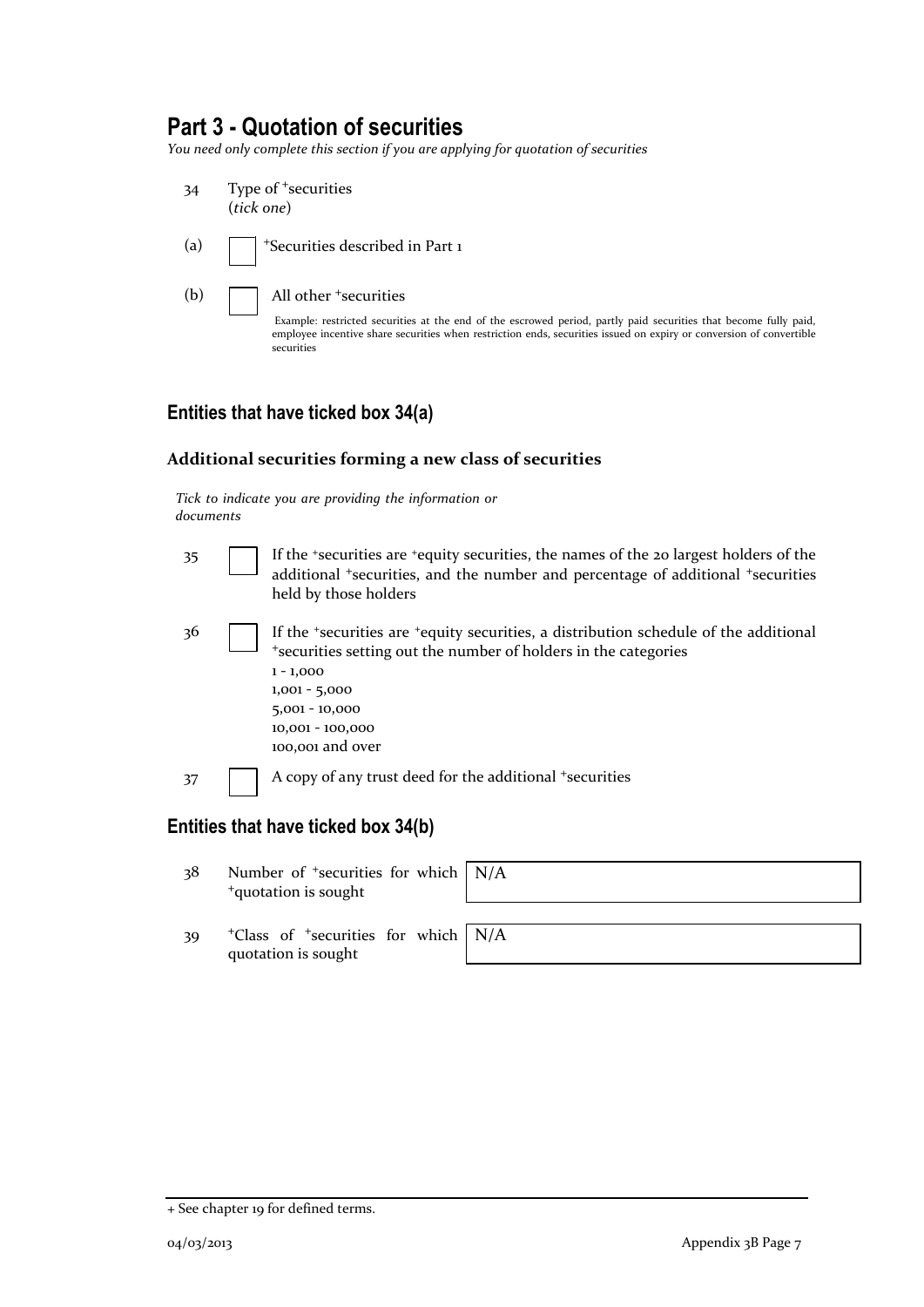40 Do the <sup>+</sup>securities rank equally in all respects from the <sup>+</sup>issue date with an existing <sup>+</sup>class of quoted <sup>+</sup>securities?

> If the additional <sup>+</sup>securities do not rank equally, please state:

- 1. the date from which they do
- 2. the extent to which they participate for the next dividend, (in the case of a trust, distribution) or interest payment
- 3. the extent to which they do not rank equally, other than in relation to the next dividend, distribution or interest payment
- 41 Reason for request for quotation now

Example: In the case of restricted securities, end of restriction period

(if issued upon conversion of another <sup>+</sup>security, clearly identify that other <sup>+</sup>security)

42 Number and <sup>+</sup>class of all <sup>+</sup>securities quoted on ASX (*including* the <sup>+</sup>securities in clause 38)

Number | +Class N/A

N/A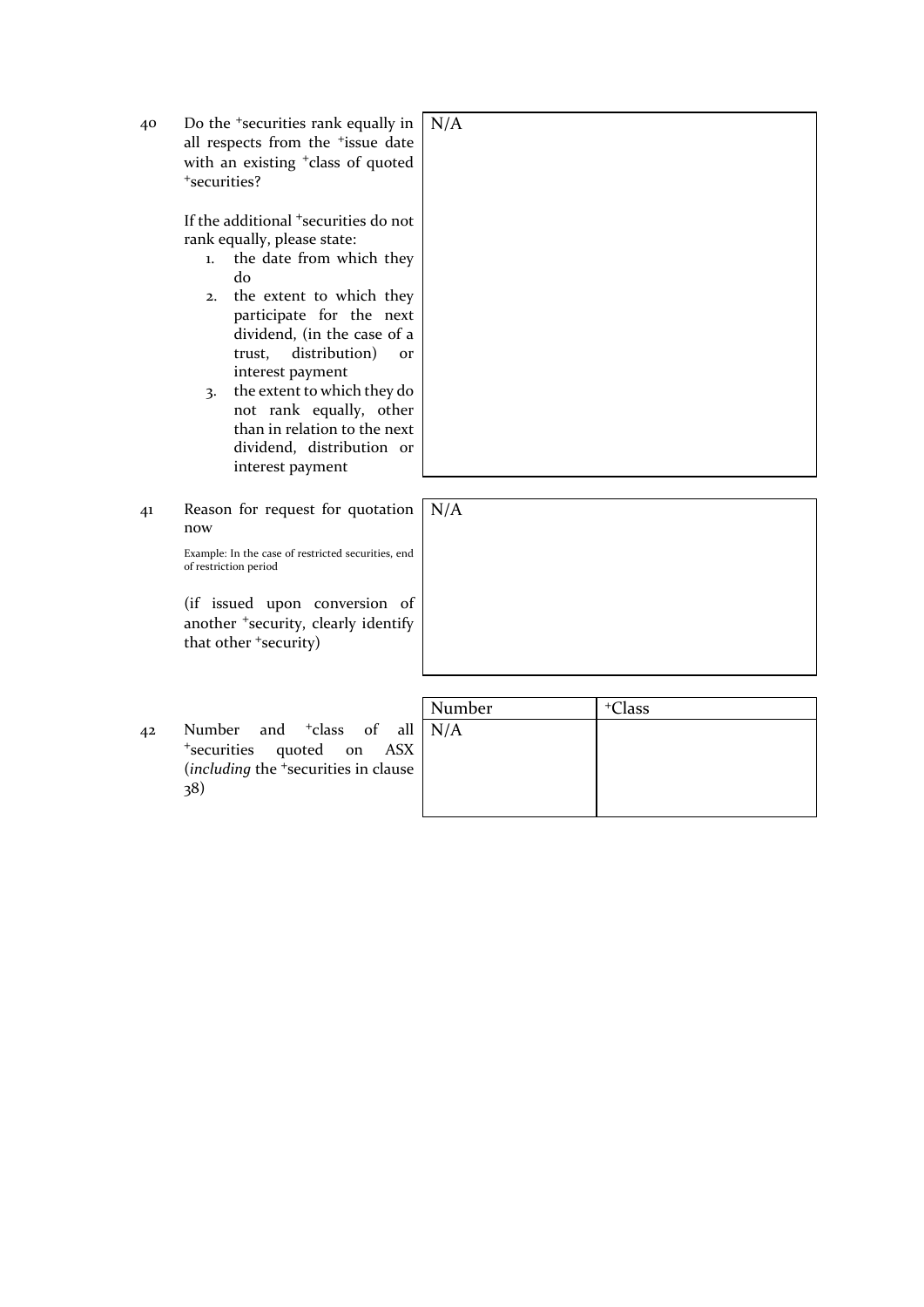#### **Quotation agreement**

- 1 <sup>+</sup>Quotation of our additional <sup>+</sup>securities is in ASX's absolute discretion. ASX may quote the <sup>+</sup>securities on any conditions it decides.
- 2 We warrant the following to ASX.
	- The issue of the +securities to be quoted complies with the law and is not for an illegal purpose.
	- There is no reason why those +securities should not be granted <sup>+</sup>quotation.
	- An offer of the *\*securities* for sale within 12 months after their issue will not require disclosure under section  $707(3)$  or section  $1012C(6)$  of the Corporations Act. Note: An entity may need to obtain appropriate warranties from subscribers for the securities in order to be able to give this warranty
	- Section 724 or section 1016E of the Corporations Act does not apply to any applications received by us in relation to any +securities to be quoted and that no-one has any right to return any +securities to be quoted under sections 737, 738 or 1016F of the Corporations Act at the time that we request that the <sup>+</sup>securities be quoted.
	- If we are a trust, we warrant that no person has the right to return the <sup>+</sup>securities to be quoted under section 1019B of the Corporations Act at the time that we request that the +securities be quoted.
- 3 We will indemnify ASX to the fullest extent permitted by law in respect of any claim, action or expense arising from or connected with any breach of the warranties in this agreement.
- 4 We give ASX the information and documents required by this form. If any information or document is not available now, we will give it to ASX before <sup>+</sup>quotation of the <sup>+</sup>securities begins. We acknowledge that ASX is relying on the information and documents. We warrant that they are (will be) true and complete.

1) / hunhy

(Company Secretary) Print name: David Franks

Sign here:  $V$  Date:  $18/01/2020$ 

<sup>+</sup> See chapter 19 for defined terms.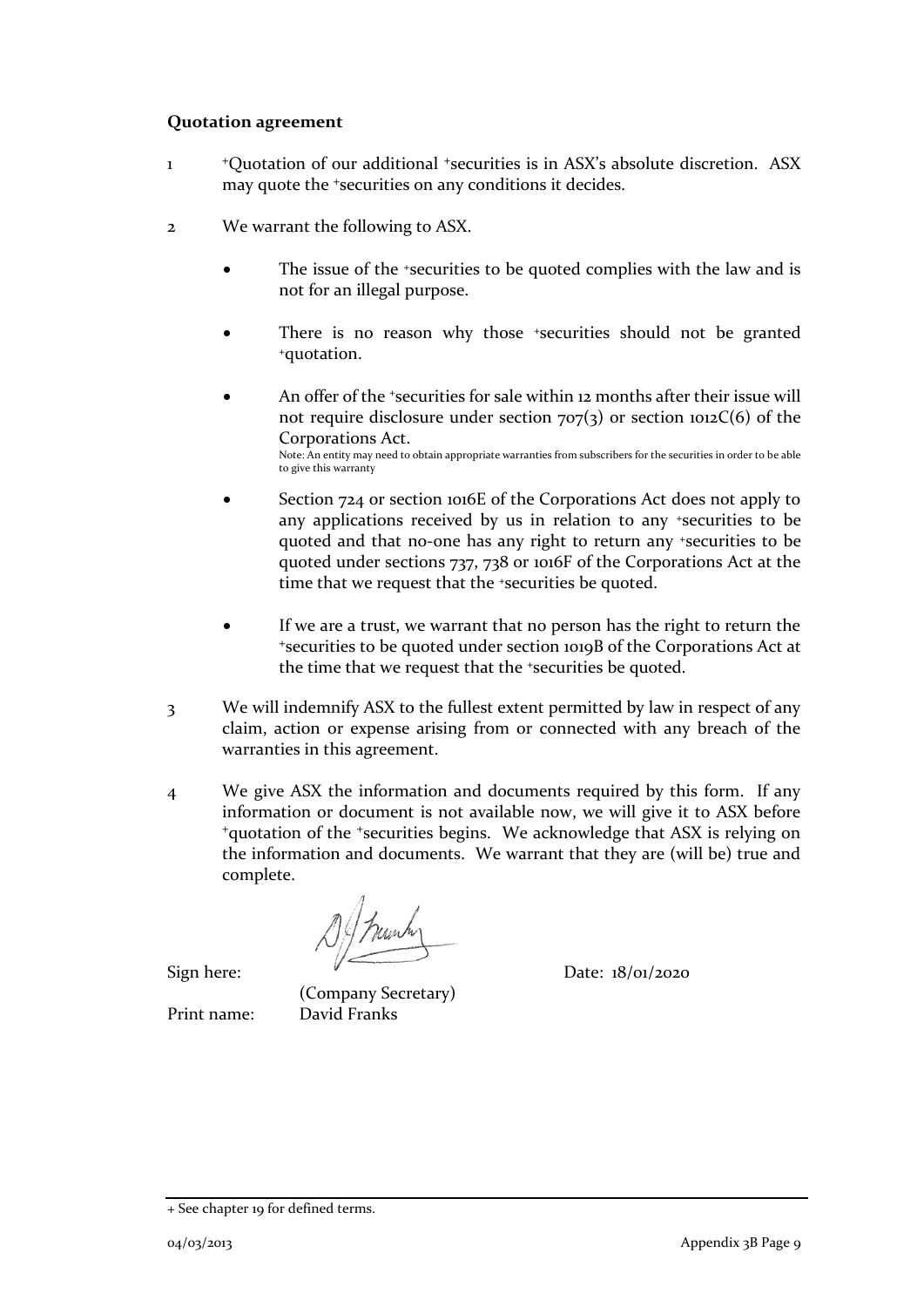# **Appendix 3B – Annexure 1**

# **Calculation of placement capacity under rule 7.1 and rule 7.1A for eligible entities**

Introduced 01/08/12 Amended 04/03/13

# **Part 1**

| Rule 7.1 – Issues exceeding 15% of capital                                                                                                                                                                                                                                                                                                                                                                                                                                                                                                                                                                                                                                                                                                                                                                                                         |                                                                                                                                                                     |  |  |  |
|----------------------------------------------------------------------------------------------------------------------------------------------------------------------------------------------------------------------------------------------------------------------------------------------------------------------------------------------------------------------------------------------------------------------------------------------------------------------------------------------------------------------------------------------------------------------------------------------------------------------------------------------------------------------------------------------------------------------------------------------------------------------------------------------------------------------------------------------------|---------------------------------------------------------------------------------------------------------------------------------------------------------------------|--|--|--|
| Step 1: Calculate "A", the base figure from which the placement<br>capacity is calculated                                                                                                                                                                                                                                                                                                                                                                                                                                                                                                                                                                                                                                                                                                                                                          |                                                                                                                                                                     |  |  |  |
| <b>Insert</b> number of fully paid <sup>+</sup> ordinary<br>securities on issue 12 months before the<br>*issue date or date of agreement to issue                                                                                                                                                                                                                                                                                                                                                                                                                                                                                                                                                                                                                                                                                                  | 122, 166, 767                                                                                                                                                       |  |  |  |
| <b>Add</b> the following:<br>1) Number of fully paid +ordinary<br>securities issued in that 12-month<br>period under an exception in rule 7.2<br>2) Number of fully paid +ordinary<br>securities issued in that 12-month<br>period with shareholder approval<br>3) Number of partly paid +ordinary<br>securities that became fully paid in that<br>12-month period<br>Note:<br>Include only ordinary securities here -<br>$\bullet$<br>other classes of equity securities<br>cannot be added<br>Include here (if applicable) the<br>$\bullet$<br>securities the subject of the Appendix<br>3B to which this form is annexed<br>It may be useful to set out issues of<br>$\bullet$<br>securities on different dates as<br>separate line items<br>Subtract the number of fully paid<br>*ordinary securities cancelled during that<br>12-month period | 3,000,000 Collateral Shares (issued on 23<br>July 2019, ratified on 16 September 2019)<br>540,558 (issued on 23 August 2019,<br>ratified on 16 September 2019)<br>0 |  |  |  |
| "А"                                                                                                                                                                                                                                                                                                                                                                                                                                                                                                                                                                                                                                                                                                                                                                                                                                                | 125,707,325                                                                                                                                                         |  |  |  |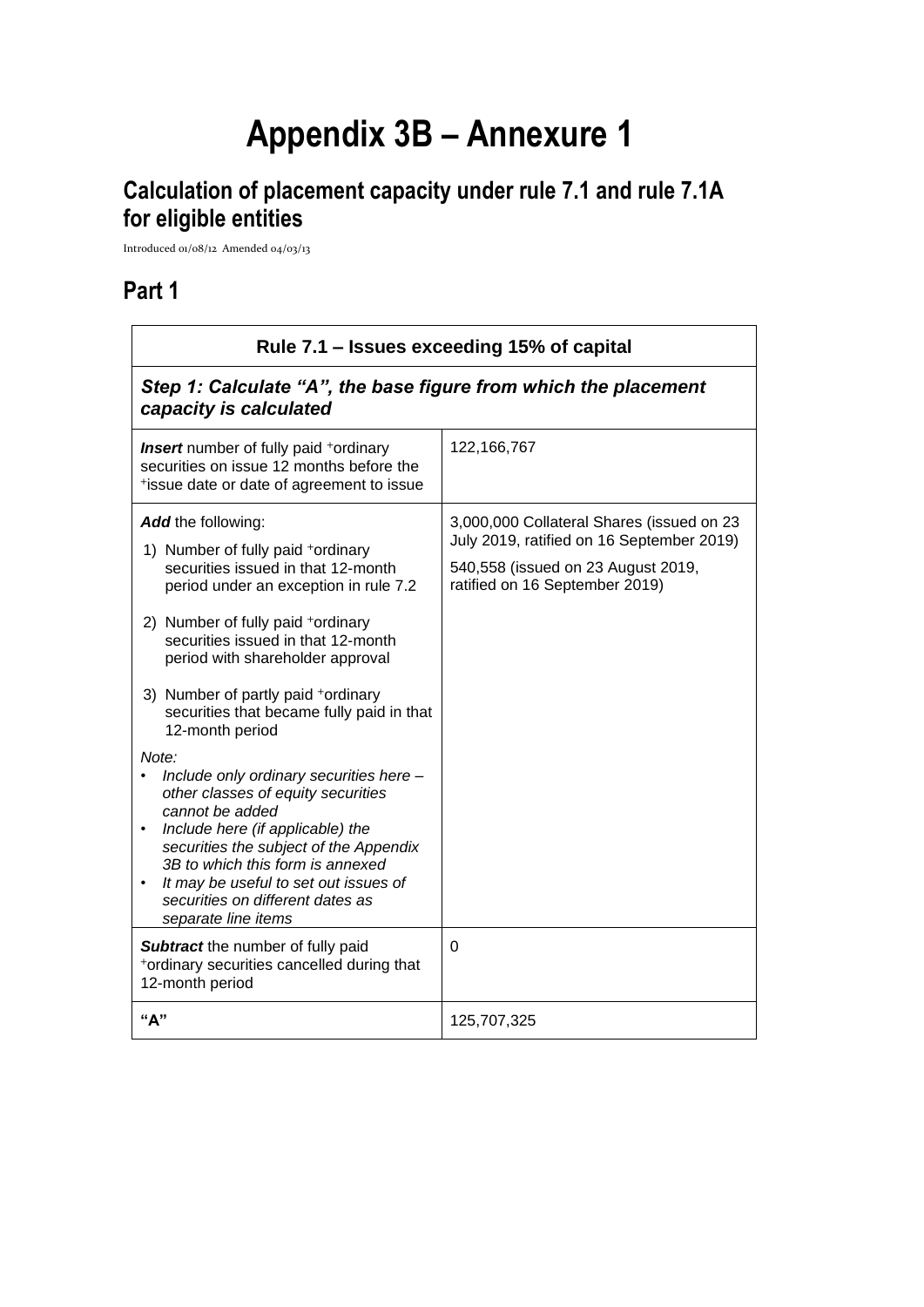| Step 2: Calculate 15% of "A"                                                                                                                                 |                                                                                                                                                                                                                                                  |  |
|--------------------------------------------------------------------------------------------------------------------------------------------------------------|--------------------------------------------------------------------------------------------------------------------------------------------------------------------------------------------------------------------------------------------------|--|
| "B"                                                                                                                                                          | 0.15                                                                                                                                                                                                                                             |  |
|                                                                                                                                                              | [Note: this value cannot be changed]                                                                                                                                                                                                             |  |
| Multiply "A" by 0.15                                                                                                                                         | 18,856,098                                                                                                                                                                                                                                       |  |
| 7.1 that has already been used                                                                                                                               | Step 3: Calculate "C", the amount of placement capacity under rule                                                                                                                                                                               |  |
| Insert number of +equity securities issued<br>or agreed to be issued in that 12-month<br>period not counting those issued:<br>Under an exception in rule 7.2 | 434,626 Shares (issued on 25 March 2019)<br>619,196 Shares (issued on 26 September<br>2019)                                                                                                                                                      |  |
| Under rule 7.1A<br>$\bullet$<br>With security holder approval under rule<br>$\bullet$<br>7.1 or rule 7.4<br>Note:                                            | 1,208,460 Shares (issued on 25 October<br>2019)                                                                                                                                                                                                  |  |
| This applies to equity securities, unless<br>$\bullet$<br>specifically excluded - not just ordinary<br>securities                                            | 2,147,250 Shares (issued on 3 December<br>2019)                                                                                                                                                                                                  |  |
| Include<br>here (if<br>applicable)<br>the<br>$\bullet$<br>securities the subject of the Appendix<br>3B to which this form is annexed                         | 2,666,666 Options (issued on 3 December<br>2019)                                                                                                                                                                                                 |  |
| It may be useful to set out issues of<br>$\bullet$<br>securities on different<br>dates<br>as<br>separate line items                                          | 6,000,000 Options (issued on 3 December<br>2019)                                                                                                                                                                                                 |  |
|                                                                                                                                                              | 2,083,334 Shares (issued on 23 December<br>2019)                                                                                                                                                                                                 |  |
| "C"                                                                                                                                                          | 15,159,532                                                                                                                                                                                                                                       |  |
| Step 4: Subtract "C" from ["A" x "B"] to calculate remaining<br>placement capacity under rule 7.1                                                            |                                                                                                                                                                                                                                                  |  |
| "A" x 0.15                                                                                                                                                   | 18,856,098                                                                                                                                                                                                                                       |  |
| Note: number must be same as shown in<br>Step 2                                                                                                              |                                                                                                                                                                                                                                                  |  |
| Subtract "C"                                                                                                                                                 | 15,159,532                                                                                                                                                                                                                                       |  |
| Note: number must be same as shown in<br>Step 3                                                                                                              |                                                                                                                                                                                                                                                  |  |
| <b>Total</b> ["A" $\times$ 0.15] – "C"                                                                                                                       | 3,696,566 - NOTE: this number will also<br>be the maximum number of shares<br>which can be issued without<br>shareholder approval (such as<br>conversion of the Convertible Securities<br>over the allowance of 6,000,000 Shares<br>noted above) |  |
|                                                                                                                                                              | [Note: this is the remaining placement<br>capacity under rule 7.1]                                                                                                                                                                               |  |

<sup>+</sup> See chapter 19 for defined terms.